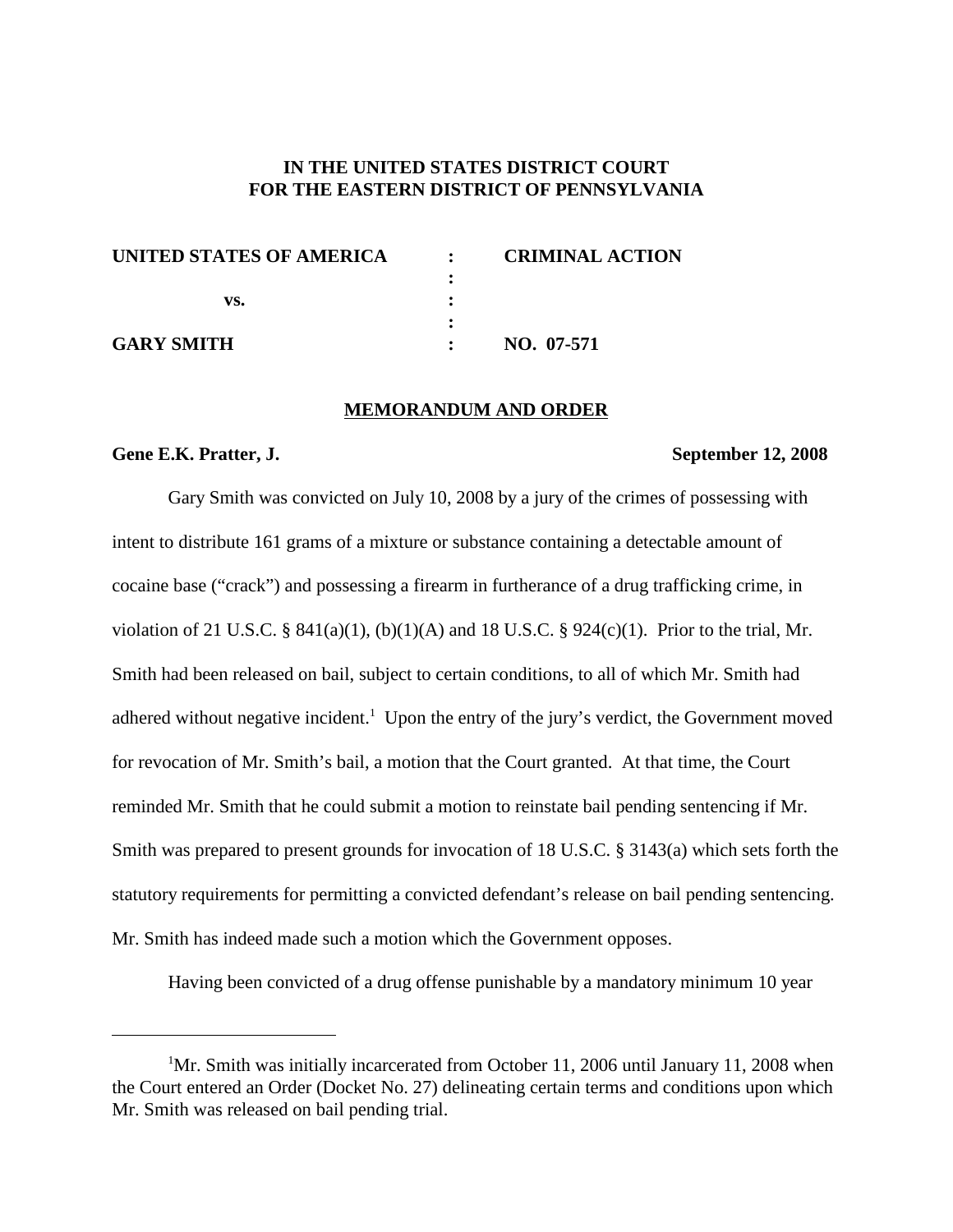sentence up to life imprisonment and a firearms offense that carries a mandatory 5 year minimum sentence, Mr. Smith's motion must be evaluated against the statutory presumption of detention and the requirements of 18 U.S.C. § 3143(a) upon which the Government bases its argument that Mr. Smith should continue to be detained pending sentencing.

Pursuant to § 3143(a), a defendant such as Mr. Smith who has been found guilty after trial of a drug offense or other offense that triggers a presumption of detention should be detained pending sentencing, unless the Court finds (1) that there is a substantial likelihood that a motion for acquittal or a new trial will be granted,<sup>2</sup> or, (2) Government's counsel has recommended that no sentence of imprisonment be imposed, and (3) the Court finds by clear and convincing evidence that Mr. Smith is not a flight risk or a danger to the community. Mr. Smith does not meet the demands of Section 3143(a), and the Court must deny his motion.

Mr. Smith's motion does not address his expected post-trial arguments, so the Court cannot anticipate, much less evaluate, the merit of Mr. Smith's position with respect to any claim for an acquittal or new trial. The averment in his motion that Mr. Smith "feels that he has substantial argument as to Rule 29 and Rule 33 Motions" is neither persuasive or sufficient. Likewise, the Government has stated unequivocally that its counsel will argue for "a lengthy term of imprisonment" at the time of Mr. Smith's sentencing, so that it appears that Mr. Smith will be facing at least 15 years' imprisonment.

As for whether Mr. Smith poses a flight risk or danger, his motion correctly recounts that he had a successful period of release on bail for almost six months prior to trial. He also avers

 $2<sup>2</sup>$ Mr. Smith has been granted an extension of time to file his post-trial motions. (Docket No. 67). He has not yet submitted any post-trial motions, so the Court cannot assess the merit of any arguments Mr. Smith may be presenting.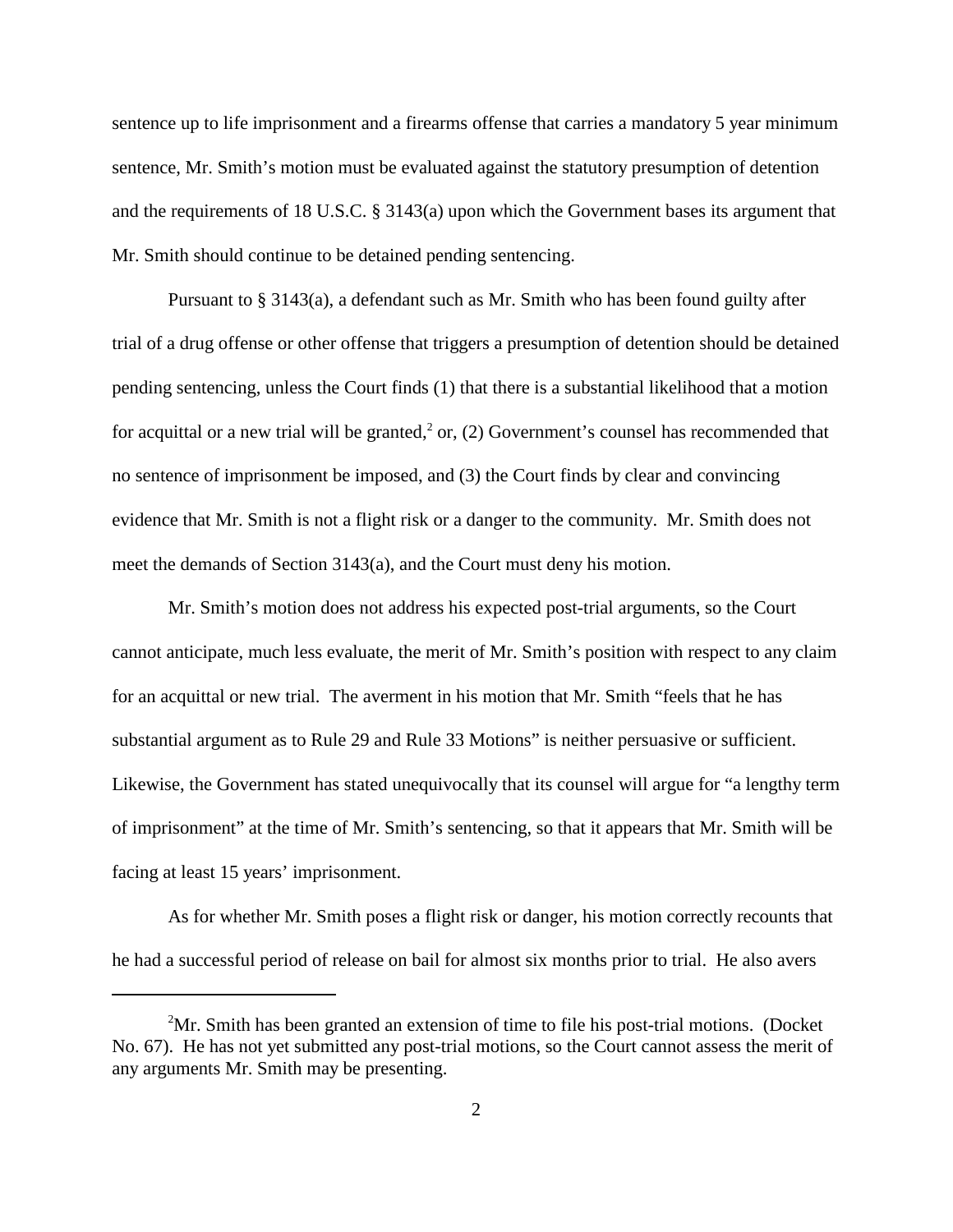that he will have employment if released. Finally, Mr. Smith suggests that he has no more motivation to flee now after conviction than he did prior to trial, essentially because he always knew "what has awaited him if he was ever found guilty of the charges." Mr. Smith's arguments do not provide "clear and convincing evidence" that he is not a flight risk or danger to the community. As to the latter, the Court sees a fundamental difference between contemplating possible punishment through the hopeful prism of a chance - - however remote - - of acquittal on the one hand and the virtual certainty of a 15 year incarceration on the other. The Court need not find that Mr. Smith will flee if released or may be a flight risk, but rather the Court would have to have been persuaded of the contrary, namely that he is not a flight risk. This Mr. Smith has not done. Moreover, as for the Court's inescapable responsibility to be mindful of the risk of danger that Mr. Smith may pose, the Court must look in the first instance to Mr. Smith's actual prior conduct. The Government correctly notes that the conviction in this very case concerned Mr. Smith's drug business activities in his mother's home where his child was frequently present, as well as the presence of a firearm in furtherance of that drug trafficking activity. This conduct reflects inherently dangerous conduct that puts the community at risk, particularly risks that Mr. Smith did not shy away from in the past.

Mr. Smith has not rebutted the presumption of detention. Pursuant to 18 U.S.C. § 3143(a), the Court must deny Mr. Smith's motion and require his continued detention pending sentencing.

## BY THE COURT:

S/Gene E.K. Pratter Gene E.K. Pratter *United States District Judge*